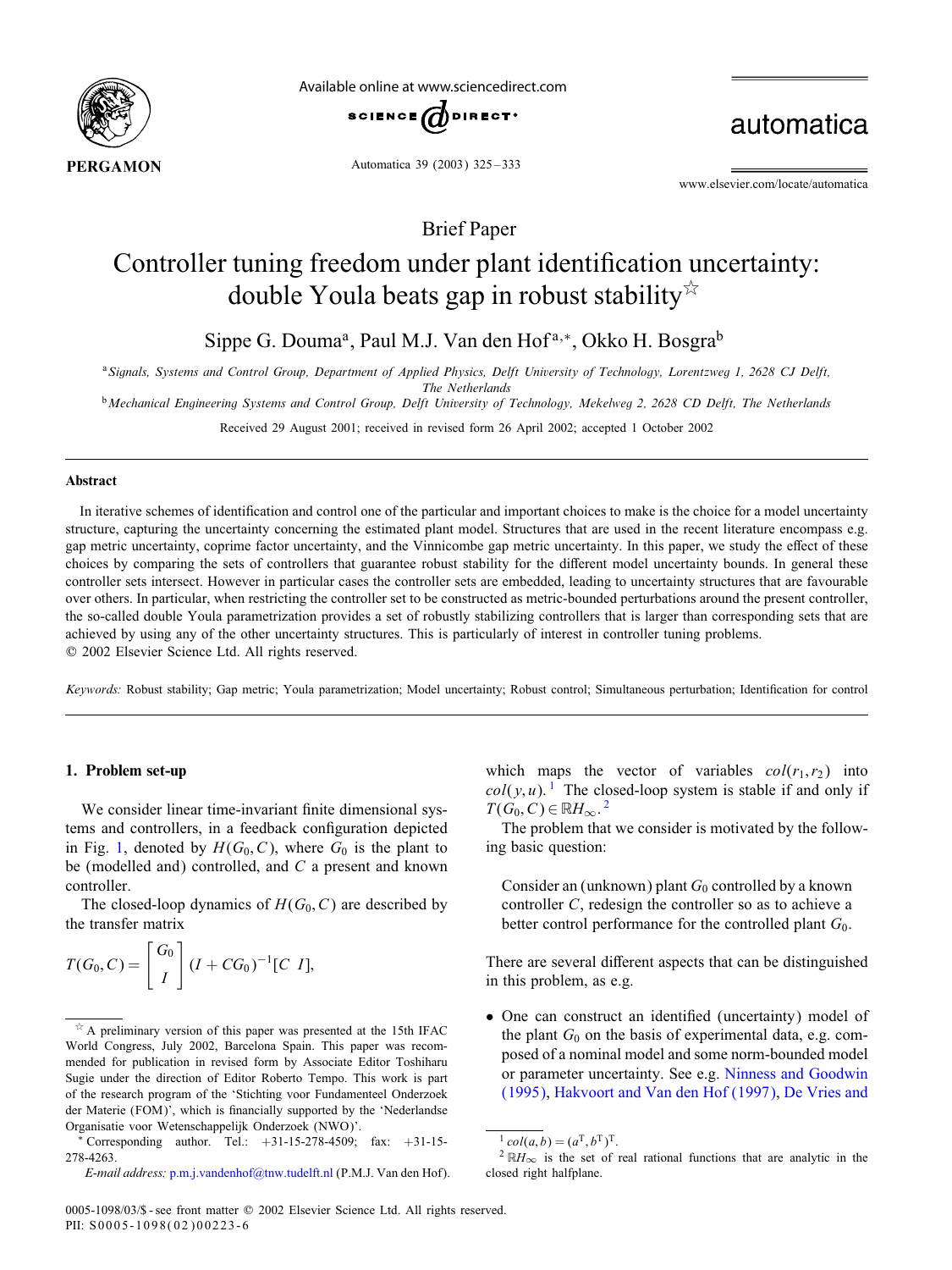<span id="page-1-0"></span>

Fig. 1. Feedback interconnection  $H(G_0, C)$ .

[Van den Hof \(1995\),](#page-7-0) Bombois, Gevers, and Scorletti [\(2000\).](#page-7-0)

• The redesigning of the controller can be performed on the basis of a single model (nominal design possibly extended with robustness verifications), a (norm-bounded) uncertainty model (robust design), or on no model at all (as e.g. in iterative feedback tuning [\(Hjalmarsson,](#page-7-0) [Gunnarsson, & Gevers, 1994\)](#page-7-0)).

If in the controller redesign a (norm-bounded) uncertainty model is taken into account, then the worst-case performance of the newly designed control system can be optimized. This approach is e.g. followed in [de Callafon and Van den Hof](#page-7-0) [\(1997\)](#page-7-0) where the control design step is a robust control design optimizing the worst-case performance cost. If the identified uncertainty set contains the underlying real plant, guaranteed performance bounds will hold for the controlled real plant also. In this approach the control design utilizes all (uncertain) information on the plant that is available. The resulting control design algorithm becomes relatively complex ( $\mu$ -synthesis in the work of [de Callafon & Van den](#page-7-0) [Hof, 1997\)](#page-7-0). When in the controller redesign only a nominal model is taken into account for the design itself, and an uncertainty model for the plant is used a posteriori to verify the robustness of this design, there is a need for robustness tests concerning stability (and possibly performance).

In this contribution we focus on the latter situation, addressing the problem to characterize the freedom for the present controller C to be retuned/perturbed while maintaining robust stability of the closed-loop system. The characterization of this freedom for  $C$  to be perturbed will essentially depend on the uncertainty structure that is used to bound the uncertainty in the nominal plant model. The problem that is addressed in this paper is to consider the question whether sets of robustly stabilizing controllers that result from different choices of model uncertainty structures can be compared to each other.

In this contribution we will primarily consider gap metric uncertainty and uncertainty in terms of a dual-Youla representation. The different uncertainty structures for the plant model lead to different sets of robustly stabilizing controllers, which in general cannot be compared because they are intersecting. However, in particular cases, as will be shown in this paper, the sets of robustly stabilizing controllers are embedded; this leads to conclusions that one structure provides less conservative results than another. In particular, this will be shown to hold for the dual-Youla uncertainty structure, which is less conservative than the gap metric uncertainty in the situation that we restrict the controller set to be constructed as a metric-bounded perturbation of the present controller C. This result is of particular interest when considering problems of controller fragility and of controller tuning, as e.g. applied in [Kammer, Bitmead, and](#page-7-0) [Bartlett \(2000\).](#page-7-0) In a second stage the results are extended to cover also the Vinnicombe gap-metric and the so-called  $A$ -gap.

# 2. Preliminaries

A coprime factor framework will be used to represent plants and controllers, employing both right and left coprime factorizations:

$$
G(s) = N(s)D^{-1}(s) = \tilde{D}^{-1}(s)\tilde{N}(s),
$$
  
\n
$$
C(s) = N_c(s)D_c^{-1}(s) = \tilde{D}_c^{-1}(s)\tilde{N}_c(s),
$$
\n(1)

where  $(N, D)$  and  $(N_c, D_c)$  are right coprime factorizations (rcf) and  $(\tilde{N}, \tilde{D})$  and  $(\tilde{N}_c, \tilde{D}_c)$  are left coprime factorizations (lcf) over  $\mathbb{R}H_{\infty}$  [\(Vidyasagar, 1985\)](#page-7-0). The coprime factorizations are normalized (nrcf), (nlcf) if they additionally satisfy  $\bar{N}^*\bar{N} + \bar{D}^*\bar{D} = I$  and  $\bar{\tilde{N}}\bar{\tilde{N}}^* + \bar{\tilde{D}}\bar{\tilde{D}}^* = I$ , where  $(\cdot)^*$ denotes complex conjugate transpose. The notation  $\overline{(\cdot)}$  will be used to denote normalized factorizations. Let  $G$  and  $C$ have coprime factorizations as in (1) and let  $\Lambda, \Lambda \in \mathbb{R}$ H<sub>∞</sub> be defined as

$$
A = \bar{\tilde{N}}_c \bar{N} + \bar{\tilde{D}}_c \bar{D} \quad \tilde{A} = \bar{\tilde{N}} \bar{N}_c + \bar{\tilde{D}} \bar{D}_c,\tag{2}
$$

then  $H(G, C)$  is stable iff  $\Lambda^{-1} \in \mathbb{R}$ H<sub>∞</sub> which is equivalent to the condition  $\tilde{\Lambda}^{-1} \in \mathbb{R}$ H<sub>∞</sub> [\(Vidyasagar, 1985\)](#page-7-0).

# 3. Robust stability results for double-Youla representations

Uncertainty on a model  $G_x$  can be described in very many different ways. In a norm-bounded formulation, there are options for additive, multiplicative, coprime-factor, gap-metric uncertainties, all having their particular robust stability tests. See e.g. [de Callafon, Van den Hof, and Bongers \(1996\)](#page-7-0) for an overview in a rather uniform (coprime factor) framework.

When considering robust performance tests on normboun[de](#page-7-0)d uncertainty sets, it has been motivated in de Callafon and Van den Hof (1997) that for general classes of performance measures, norm-bounded uncertainty in a dual-Youla parametrization framework has particular advantages. In this parametrization, a norm-bounded plant uncertainty set is considered of the form:

$$
\mathscr{G}_{\mathbf{Y}}(G_{x}, C, Q, Q_{c}, \gamma_{G}) :=
$$
  

$$
\{G_{\Delta} = (\bar{N}_{x} + \bar{D}_{c}\Delta_{R})(\bar{D}_{x} - \bar{N}_{c}\Delta_{R})^{-1} |
$$
  

$$
\|Q_{c}^{-1}\Delta_{R}Q\|_{\infty} \leq \gamma_{G}\}
$$

with  $G_x$  a nominal model, C the present controller stabilizing  $G_x$ , and  $Q, Q_c$  stable and stably invertible weighting functions. The Youla parameter of a plant can directly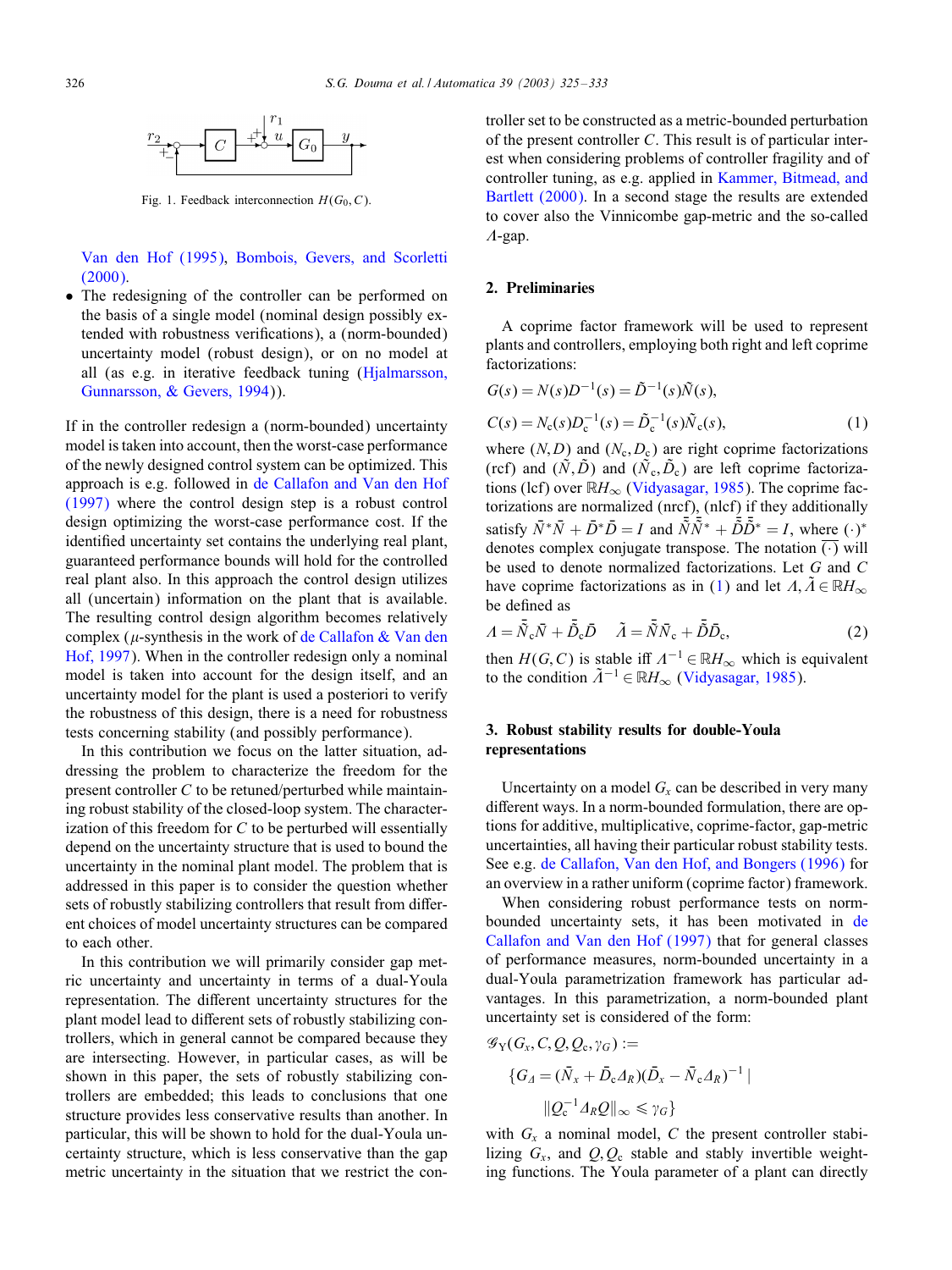<span id="page-2-0"></span>

Fig. 2. Double-Youla parametrization.

be identified from closed-loop data. In fact, the identification becomes a 'standard' open-loop identification problem [\(Van den Hof, 1998\)](#page-7-0). Any uncertainty bounding technique (e.g. [Ninness & Goodwin, 1995;](#page-7-0) [Hakvoort & Van den Hof,](#page-7-0) [1997;](#page-7-0) [De Vries & Van den Hof, 1995;](#page-7-0) [Bombois et al.,](#page-7-0)  $2000$ ) can then be employed to obtain the bounded norm in the above definition. In terms of stability, the dual-Youla parametrization has the basic property that an element in  $\mathscr{G}_{Y}(G_{x}, C, Q, Q_{c}, \gamma_{G})$  is stabilized by C if and only if the corresponding  $\Delta_R$  is stable.

Similar to characterizing plant uncertainty, a perturbation/retuning of the controller can be represented as a Youla-type "perturbation" on the present controller C. This results in the so-called double-Youla parametrization, indicated in Fig. 2, where

$$
C_{\text{new}} := C_A = (\bar{N}_c + \bar{D}_x A_C)(\bar{D}_c - \bar{N}_x A_C)^{-1}.
$$

The following stability results apply to this situation [\(Tay,](#page-7-0) [Moore, & Horowitz, 1989;](#page-7-0) Schrama, Bongers, & Bosgra, 1992).

**Proposition 1.** Let  $G_x$  and C have normalized coprime fac*torizations as described above, and let*  $H(G<sub>x</sub>, C)$  *be stable. Denote*

$$
G_A = (\bar{N}_x + \bar{D}_c A_R)(\bar{D}_x - \bar{N}_c A_R)^{-1},
$$
\n(3)

$$
C_{\Delta} = (\bar{N}_{c} + \bar{D}_{x}A_{C})(\bar{D}_{c} - \bar{N}_{x}A_{C})^{-1}.
$$
\n(4)

*Then for*  $\varDelta_R$ ,  $\varDelta_C \in \mathbb{R}$ *H*<sub>∞</sub>

- (a)  $H(G_A, C_A)$  *is stable if and only if for some unimodular*<sup>3</sup>  $Q, Q_c \in \mathbb{R}$ *H*<sub>∞</sub>,  $H(Q_c^{-1}A_RQ, Q^{-1}A_cQ_c)$  *is stable*;
- (b)  $H(G_A, C_A)$  *is stable if there exist some unimodular*  $Q, Q_c \in \mathbb{R}$ H<sub>∞</sub> such that  $||Q^{-1} \Delta_C Q_c||_{\infty} \cdot ||Q_c^{-1} \Delta_R Q||_{\infty} < 1.$

Note that the Youla factors  $\Delta_R$  and  $\Delta_C$  are uniquely determined by expression 3 and 4 in terms of  $G_A$  and  $C_A$  and the normalized coprime factors of  $G_x$  and C, which are unique modulo unitary factors. The unimodular matrices  $Q$  and  $Q_c$ can be interpreted to reflect the freedom in choosing the coprime factorizations of  $G_x$  and C. Based on this result the next proposition can be formulated.

**Proposition 2.** Given a nominal model  $G_x$  and a nom*inal controller* C, *with nrcf*'*s as described before*, *such that*  $H(G_x, C) \in \mathbb{R}$ *H*<sub>∞</sub>. *Define a set of plants*  $\mathscr{G}_Y(G_x, C)$  $C, Q, Q_c, \gamma_G$  *and a set of controllers*  $\mathcal{C}_Y(G_x, C, Q, Q_c, \gamma_C)$  *as* 

$$
\mathcal{G}_{Y}(G_{x}, C, Q, Q_{c}, \gamma_{G}) :=
$$
\n
$$
\{G_{\Delta} = (\bar{N}_{x} + \bar{D}_{c}A_{R})(\bar{D}_{x} - \bar{N}_{c}A_{R})^{-1} |
$$
\n
$$
||Q_{c}^{-1}A_{R}Q||_{\infty} \leq \gamma_{G}\},
$$
\n
$$
\mathcal{C}_{Y}(G_{x}, C, Q, Q_{c}, \gamma_{C}) :=
$$
\n
$$
\{C_{\Delta} = (\bar{N}_{c} + \bar{D}_{x}A_{C})(\bar{D}_{c} - \bar{N}_{x}A_{C})^{-1} |
$$
\n
$$
||Q^{-1}A_{C}Q_{c}||_{\infty} < \gamma_{C}\}.
$$

*Then all plants in*  $\mathscr{G}_{Y}(G_{x}, C, Q, Q_{c}, \gamma_{G})$  *are stabilized by all controllers contained in the set*  $\mathcal{C}_Y(G_x, C, Q, Q_c, \gamma_C)$  *if and only if*  $\gamma_G \cdot \gamma_C \leq 1$ .

**Proof.** The result is direct by applying a small gain argument and employing Proposition 1.  $\square$ 

This Proposition serves as a means to specify the allowed perturbation of the controller  $C$  so as to guarantee robust stability with all models in the plant uncertainty set. Since the result is based on a small gain criterion, part (a) of Proposition  $1$  can be used to show that the resulting set of controllers is equal to the exclusive set of all controllers stabilizing the entire set  $\mathscr{G}_{Y}(G_{x}, C, Q, Q_{c}, \gamma_{G}).$ 

# 4. Gap metric results

When considering the gap metric as a measure for bounding plant uncertainty a similar analysis can be given as presented in the previous section. The gap metric distance between two systems  $G_x$ ,  $G_A$  is defined by

$$
\delta(G_x, G_{\Lambda}) = \max{\{\vec{\delta}(G_x, G_{\Lambda}), \vec{\delta}G_{\Lambda}, G_x)\}},
$$

where the *directed gap* is:

$$
\vec{\delta}(G_x, G_{\Delta}) = \inf_{Q_{\delta}, Q_{\delta}^{-1} \in H_{\infty}} \left\| \begin{bmatrix} \bar{N}_x \\ \bar{D}_x \end{bmatrix} - \begin{bmatrix} \bar{N}_{\Delta} \\ \bar{D}_{\Delta} \end{bmatrix} Q_{\delta} \right\|_{\infty},
$$
(5)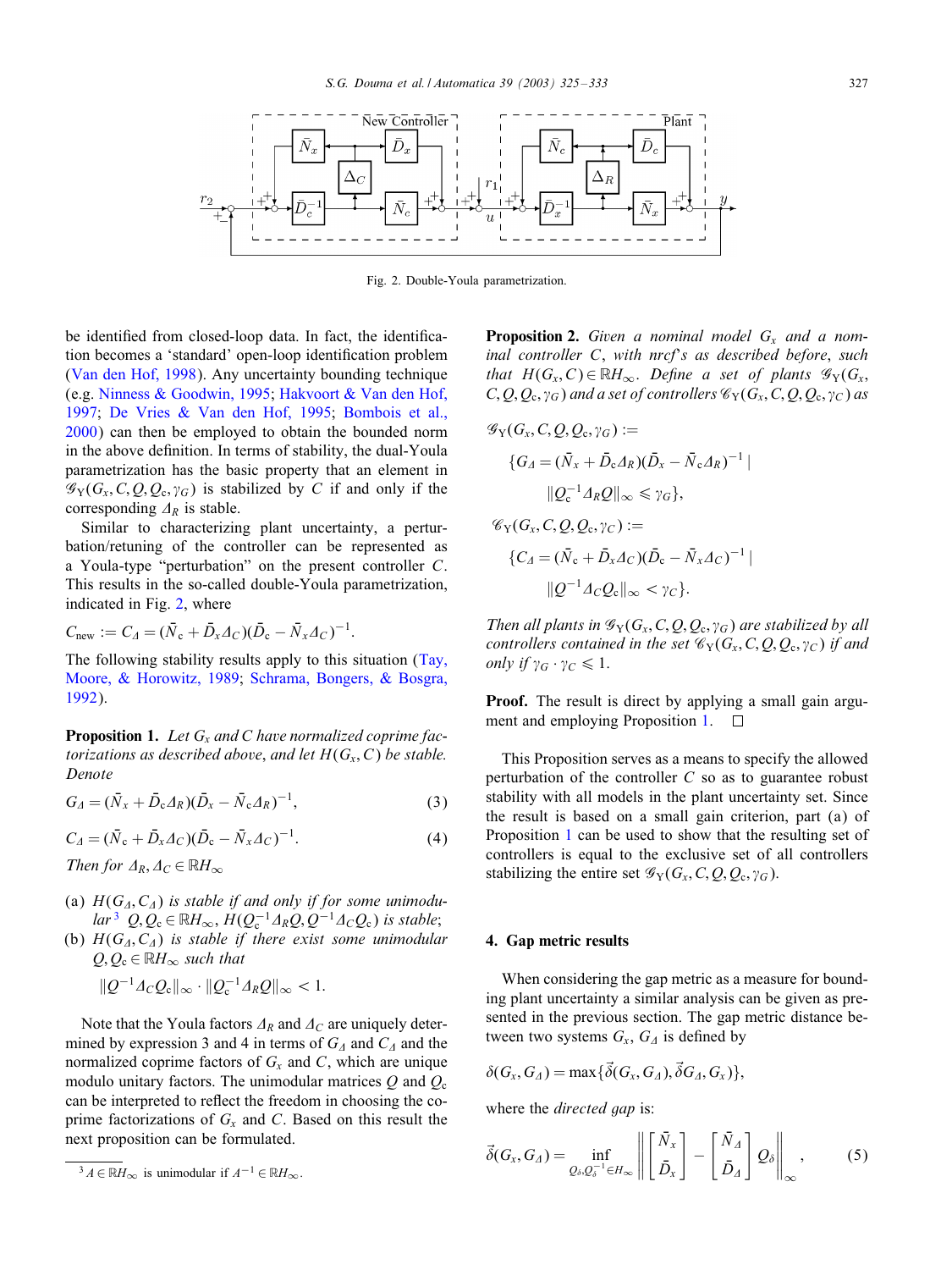<span id="page-3-0"></span>where  $(\bar{N}_x, \bar{D}_x)$  and  $(\bar{N}_A, \bar{D}_A)$  are *nrcf*'s of  $G_x$  and  $G_A$ . The stability result that is applicable to our problem set-up is the following.

**Proposition 3** (Georgiou and Smith, 1990). Let  $H(G_x, C)$ *be stable. Then*  $H(G_A, C_A)$  *is stable if*  $\delta(G_x, G_A) + \delta(C, C_A) < ||T(G_x, C)||_{\infty}^{-1}.$ 

This sufficient condition for stability leads to the following formulation in terms of stabilizing sets of controllers.

Corollary 1 (Georgiou and Smith, 1990). *Given a nominal model* Gx *and a nominal controller* C *such that*  $H(G_x, C) \in \mathbb{R}$ H<sub>∞</sub>. *The set*  $\mathscr{G}_{\delta}(G_x, \delta_G)$  *defined as* 

$$
\mathscr{G}_{\delta}(G_x,\delta_G):=\{G_A|\delta(G_x,G_A)\leqslant \delta_G\}
$$

*is stabilized by all controllers contained in the set*  $\mathscr{C}_{\delta}(C, \delta_C)$ *de7ned as*

$$
\mathscr{C}_{\delta}(C,\delta_C) := \{C_A|\delta(C,C_A) < \delta_C\}
$$
\n
$$
if \delta_C \leq ||T(G_x,C)||_{\infty}^{-1} - \delta_G.
$$

In this proposition a sufficient condition for the retuning range (or the allowed "perturbation" from the present controller) is specified that is allowed under guarantee of robust stability. Unlike for Proposition [2,](#page-2-0)  $\mathcal{C}_{\delta}(C, \delta_C)$  with  $\delta_C$  equal to the above mentioned upper bound, does not contain all controllers stabilizing the entire set  $\mathscr{G}_{\delta}(G_{x}, \delta_{G})$ . In [Qui and](#page-7-0) [Davison \(1992\)](#page-7-0) a slightly stronger result is given for robust stability under simultaneous plant and controller perturbations in gap-metric sense. Here we restrict attention to the original (and well known) results presented in [Georgiou and](#page-7-0) [Smith \(1990\).](#page-7-0)

#### 5. Comparison of the two uncertainty structures

**Theorem 1.** *Given a set of plants*  $\mathscr{G}_{\delta}(G_x, \delta_G)$  *and a set of controllers*  $\mathcal{C}_{\delta}(C, \delta_C)$  *satisfying the gap stability condition of Corollary* 1. *Then for the sets of Proposition* 2 *with*  $Q = Q_{c} = I$ , *it holds that* 

- (a)  $\mathscr{G}_{Y}(G_{x}, C, I, I, \bar{\gamma}_{G}) \supseteq \mathscr{G}_{\delta}(G_{x}, \delta_{G}),$  with  $\bar{\gamma}_G = \delta_G ||T(G_x, C)||_{\infty} (1 - \delta_G ||T(G_x, C)||_{\infty})^{-1}$
- (b)  $\mathscr{C}_{Y}(G_x, C, I, I, \overline{\gamma}_C) \supseteq \mathscr{C}_{\delta}(C, \delta_C)$ , *with*  $\bar{\gamma}_C = \delta_C ||T(G_x, C)||_{\infty} (1 - \delta_C ||T(G_x, C)||_{\infty})^{-1}$
- (c)  $\bar{\gamma}_G \cdot \bar{\gamma}_C \leq 1$ , *i.e. the two sets satisfy the stability condition of Proposition* 2.

# **Proof.** The proof is provided in Appendix [A.](#page-6-0)

The result of this theorem implies that even when embedding the gap uncertainty sets for plant and controller in (more conservative) sets in terms of Youla parametrizations, a simultaneous stabilization result remains valid. In other words: the resulting sets of plants and controllers can be compared on the basis of robust stability and it follows

that the related robust stability test for the Youla-structured uncertainty is less conservative than the test for the gap metric.

In practice, the uncertainty set in terms of the Youla parametrization would be not be chosen as to enclose the set of the gap uncertainty but as to enclose the set of unfalsified plants. A direct consequence of the theorem in this respect is formulated in the next corollary.

Corollary 2. *Given a set of* (*unfalsi7ed*) *plants* G, *a* gap uncertainty set  $\mathscr{G}_{\delta}(G_x,\check{\delta}_G)$  and a Youla uncertainty set  $\mathscr{G}_{Y}(G_{x},C,I,I,\check{\gamma}_{G}),$  where  $\check{\delta}_{G},\check{\gamma}_{G}$  are the smallest val*ues of*  $\delta_G$ ,  $\gamma_G$  *such that*  $\mathscr{G} \subset \mathscr{G}_{\delta}(G_x, \delta_G)$  *and*  $\mathscr{G} \subset$  $\mathscr{G}_{Y}(G_{x}, C, I, I, \gamma_{G})$ . *Then the largest stabilizing controller sets resulting from Proposition* 2 *and Corollary* 1, *satisfy*

$$
\mathscr{C}_{\delta}(C, ||T(G_x, C)||_{\infty}^{-1} - \check{\delta}_G) \subset \mathscr{C}_{\mathrm{Y}}(G_x, C, I, I, \check{\gamma}_G^{-1}).
$$

Apparently, when describing plant uncertainty in either a gap metric bound or a norm bound in a dual-Youla representation, the latter format allows for a larger set of controllers that guarantee robust stability. The resulting set of controllers guaranteed to stabilize the set of unfalsified plants would still be larger when the freedom of applying weighting functions would be employed (cf. Proposition  $1$ ).

One of the principal differences in the two uncertainty structures is that a gap-metric distance between two plants is controller independent. A Youla formulation of the "distance" between two plants is taken under the presence of (and therefore dependent on) a particular controller. In the latter situation the closed-loop properties of the two plants can therefore be taken into account more particularly.

The formulation of the corollary technically allows that the sets are equal; in Section [7](#page-4-0) an example is given in which the embedding is shown to be strict.

# 6. Extension to v-gap and A-gap

The analysis as presented in this paper so far can readily be extended to other uncertainty structures as well, as e.g. the *v*-gap and the  $\Lambda$ -gap. The Vinnicombe or *v*-gap metric is defined as [\(Vinnicombe, 1993\)](#page-7-0):

$$
\delta_{\nu}(G_{x}, G_{A})
$$
\n
$$
= \begin{cases}\n\bullet \parallel \left[ -\overline{\tilde{D}}_{x} & \overline{\tilde{N}}_{x} \right] \left[ \overline{\tilde{D}}_{A} \right] \parallel_{\infty}, \\
\text{if } \det \left( \left[ \overline{\tilde{N}}_{x}^{*} & \overline{\tilde{D}}_{x}^{*} \right] \left[ \overline{\tilde{D}}_{A} \right] \right) \neq 0 \ \forall \omega\n\end{cases}
$$
\n
$$
W \det \left( \left[ \overline{\tilde{N}}_{x}^{*} & \overline{\tilde{D}}_{x}^{*} \right] \left[ \overline{\tilde{D}}_{A} \right] \right) = 0
$$
\n
$$
W \det \left( \overline{\tilde{N}}_{x}^{*} & \overline{\tilde{D}}_{x}^{*} \right) \left[ \overline{\tilde{D}}_{A} \right] \right) = 0
$$
\n
$$
\bullet \quad 1, \quad \text{otherwise,}
$$
\n(6)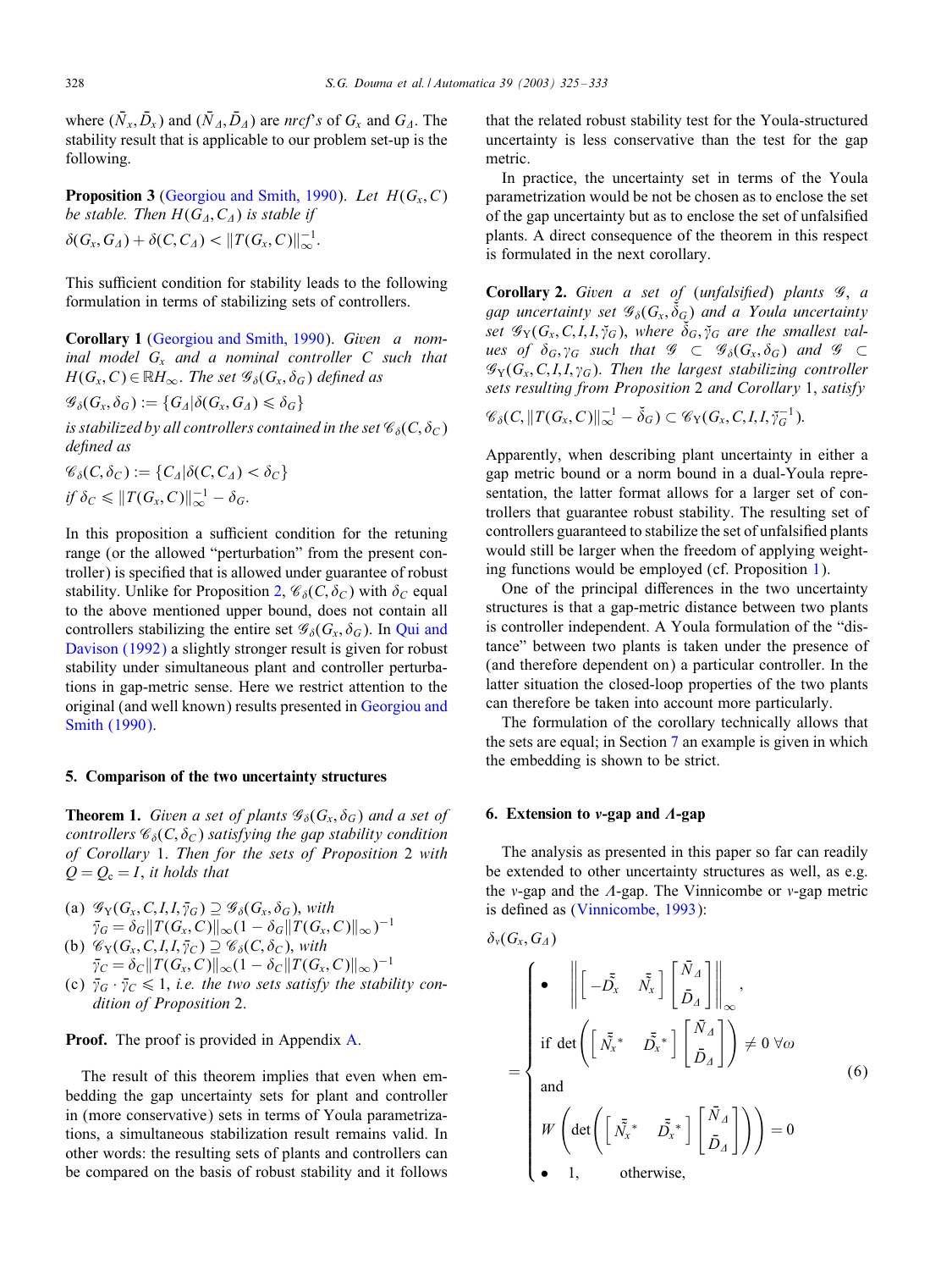<span id="page-4-0"></span>where  $W(q)$  denotes the winding number about the origin of  $g(s)$  as s follows the standard Nyquist D-contour.

The  $\Lambda$ -gap  $\delta_A(G_x, G_A)$  between two plants  $G_x$  and  $G_A$  is defined as [\(Bongers, 1991;](#page-7-0) [Bongers, 1994;](#page-7-0) [de Callafon et al.,](#page-7-0) [1996\)](#page-7-0)

$$
\vec{\delta}_A(G_x, G_A) = \inf_{Q_A, Q_A^{-1} \in \mathbb{R}H_\infty} \left\| \begin{pmatrix} \bar{N_x} \\ \bar{D_x} \end{pmatrix} A^{-1} - \begin{pmatrix} \bar{N}_A \\ \bar{D}_A \end{pmatrix} Q_A \right\|_\infty
$$

with  $(\bar{N}_x, \bar{D}_x)$  and  $(\bar{N}_A, \bar{D}_A)$  *nrcf*'s of  $G_x$  and  $G_A$ , and  $\Lambda$  as defined in  $(2)$ .

The robust stability results—known from the literature that can be exploited for our purpose of specifying a metric-bounded area around C under robust stability guar-antees read as follows [\(Vinnicombe, 1993;](#page-7-0) [Bongers, 1994\)](#page-7-0).

**Proposition 4.** Let  $H(G_x, C)$  be stable. Then  $H(G_A, C_A)$  is *stable if*

- (a)  $\delta_{\nu}(G, G_A) + \delta_{\nu}(C, C_A) < ||T(G_{x}, C)||_{\infty}^{-1}$  (*v-gap condition*) *or*
- (b)  $\vec{\delta}_A(G_x, G_A) + \vec{\delta}_A(C, C_A) < 1$  (*A-gap condition*).

These sufficient conditions for stability lead to the following formulation in terms of stabilizing sets of controllers.

Corollary 3. Given a nominal model G<sub>x</sub> and a nominal con*troller C such that*  $H(G_x, C) \in \mathbb{R}$ *H*<sub>∞</sub>. *The set*  $\mathcal{G}_y(G_x, \delta_{y,G})$ *de7ned as*

$$
{\mathscr G}_v(G_x,\delta_{v,G}):=\{G_A|\delta_v(G_x,G_A)\leqslant \delta_{v,G}\}
$$

*is stabilized by all controllers contained in the set*  $\mathscr{C}_v(C, \delta_{v,C})$  *defined as* 

$$
\mathscr{C}_v(C,\delta_{v,C}) := \{C_\Lambda|\delta_v(C,C_\Lambda) < \delta_{v,C}\}\
$$
\n
$$
if \delta_{v,C} \leq ||T(G_x,C)||_{\infty}^{-1} - \delta_{v,G}.
$$

Corollary 4. Given a nominal model G<sub>x</sub> and a nominal con*troller C such that*  $H(G_x, C) \in \mathbb{R}$ *H*<sub>∞</sub>. *The set*  $\mathscr{G}_A(G_x, \delta_{A,G})$ *de7ned as*

$$
\mathscr{G}_A(G_x,\delta_{A,G}):=\{G_A|\vec{\delta}_A(G_x,G_A)\leqslant \delta_{A,G}\}
$$

*is stabilized by all controllers contained in the set*  $\mathscr{C}_{A}(C,\delta_{A,C})$  *defined as* 

$$
\mathcal{C}_A(C, \delta_{A,C}) := \{C_A | \vec{\delta}_A(C, C_A) < \delta_{A,C} \}
$$
\n
$$
if \delta_{A,C} \leq 1 - \delta_{A,G}.
$$

Note that  $\mathcal{C}_v(C, \delta_{v,C})$  and  $\mathcal{C}_A(C, \delta_{A,C})$  do not contain all controllers stabilizing the entire set  $\mathscr{G}_{\nu}(G_{x}, \delta_{\nu,G})$  and  $\mathscr{G}_{A}(G_{x}, \delta_{A,G})$ , respectively. The use of the necessary and sufficient v-gap condition [\(Vinnicombe, 1993\)](#page-7-0)

$$
\delta_{v,G} \leqslant \|T(G_x, C_A)\|_{\infty}^{-1} \tag{7}
$$

would result in a characterization of the exclusive set of all controllers stabilizing  $\mathscr{G}_{\nu}(G_{x}, \delta_{\nu,G})$ . This condition, however, does not allow for an explicit metric-bounded tuning range around a present controller and therefore is less suitable for studying controller fragility and controller tuning, where a perturbation of the controller around a nominal value is considered.

Based on these robust stability results one can now consider the same problem as is considered in the formulation of Theorem [1.](#page-3-0)

**Theorem 2.** *Given a set of plants*  $\mathscr{G}_{\nu}(G_{x}, \delta_{\nu,G})$  *and a set of controllers*  $\mathscr{C}_v(C, \delta_{v,C})$  *satisfying the v*-*gap stability condition of Corollary* 3. *Then for the sets of Proposition* 2 *with*  $Q = Q_c = I$ , *it holds that* 

- (a)  $\mathscr{G}_Y(G_x, C, I, I, \bar{\gamma}_{v,G}) \supseteq \mathscr{G}_y(G_x, \delta_{v,G}),$  with  $\bar{\gamma}_{v,G} = \delta_{v,G} ||T(G_x, C)||_{\infty} (1 - \delta_{v,G} ||T(G_x, C)||_{\infty})^{-1}$ (b)  $\mathscr{C}_{Y}(G_x, C, I, I, \bar{\gamma}_{v,C}) \supseteq \mathscr{C}_{v}(C, \delta_{v,C}),$  with
- $\bar{\gamma}_{v,C} = \delta_{v,C} ||T(G_x, C)||_{\infty} (1 \delta_{v,C} ||T(G_x, C)||_{\infty})^{-1}$
- (c)  $\bar{\gamma}_{v,G} \cdot \bar{\gamma}_{v,C} \leq 1$ , *i.e. the two sets satisfy the stability condition of Proposition* 2.

**Theorem 3.** *Given a set of plants*  $\mathscr{G}_A(G_\mathfrak{x}, \delta_{A,G})$  *and a set of controllers*  $\mathcal{C}_A(C, \delta_{A,C})$  *satisfying the A-gap stability condition of Corollary* 4. *Then for the sets of Proposition* 2 *with*  $Q = A^{-1}$  *and*  $Q_c = \tilde{A}^{-1}$ *, with*  $A, \tilde{A}$  *as defined in* [\(2\)](#page-1-0), *it holds that*

- (a)  $\mathscr{G}_{Y}(G_{x}, C, \Lambda^{-1}, \tilde{\Lambda}^{-1}, \tilde{\gamma}_{A, G}) \supseteq \mathscr{G}_{\Lambda}(G_{x}, \delta_{A, G}),$  with  $\bar{\gamma}_{A,G} = \delta_{A,G} (1 - \delta_{A,G})^{-1}$
- (b)  $\mathscr{C}_{Y}(G_{x}, C, A^{-1}, \tilde{A}^{-1}, \tilde{\gamma}_{A,C}) \supseteq \mathscr{C}_{A}(C, \delta_{A,C}),$  with  $\bar{\gamma}_{A,C} = \delta_{A,C} (1 - \delta_{A,C})^{-1}$
- (c)  $\bar{\gamma}_{A,G} \cdot \bar{\gamma}_{A,C} \leq 1$ , *i.e. the two sets satisfy the stability condition of Proposition* 2.

**Proof.** Proofs are provided in Appendix [A.](#page-6-0)

These theorems show that, like the gap-metric uncertainty structure, also the  $v$ -gap and  $\Lambda$ -gap uncertainty structures lead to controller sets that in the considered problem formulation are more conservative than the sets that are obtained by a double Youla-parametrization.

### 7. Example

An example is considered in which robust stability is guaranteed by the condition of Proposition  $2$ , but not by the gap-metric conditions of Corollaries [1,](#page-3-0) 3 and 4. We consider a (physical model) of a rotating drive system  $G_0$  and an identified model  $\tilde{G}$  based on input and output data. Fig. [3](#page-5-0) shows that the model  $\hat{G}$  is a fairly good model, although the error  $|G_0 - \hat{G}|$  is quite large near the resonance frequencies. A controller C is designed, on the basis of the model  $\hat{G}$ , which stabilizes the system and reduces the influence of the resonance peaks beyond the bandwidth. A new controller  $C<sub>new</sub>$  is designed to achieve a slightly larger bandwidth of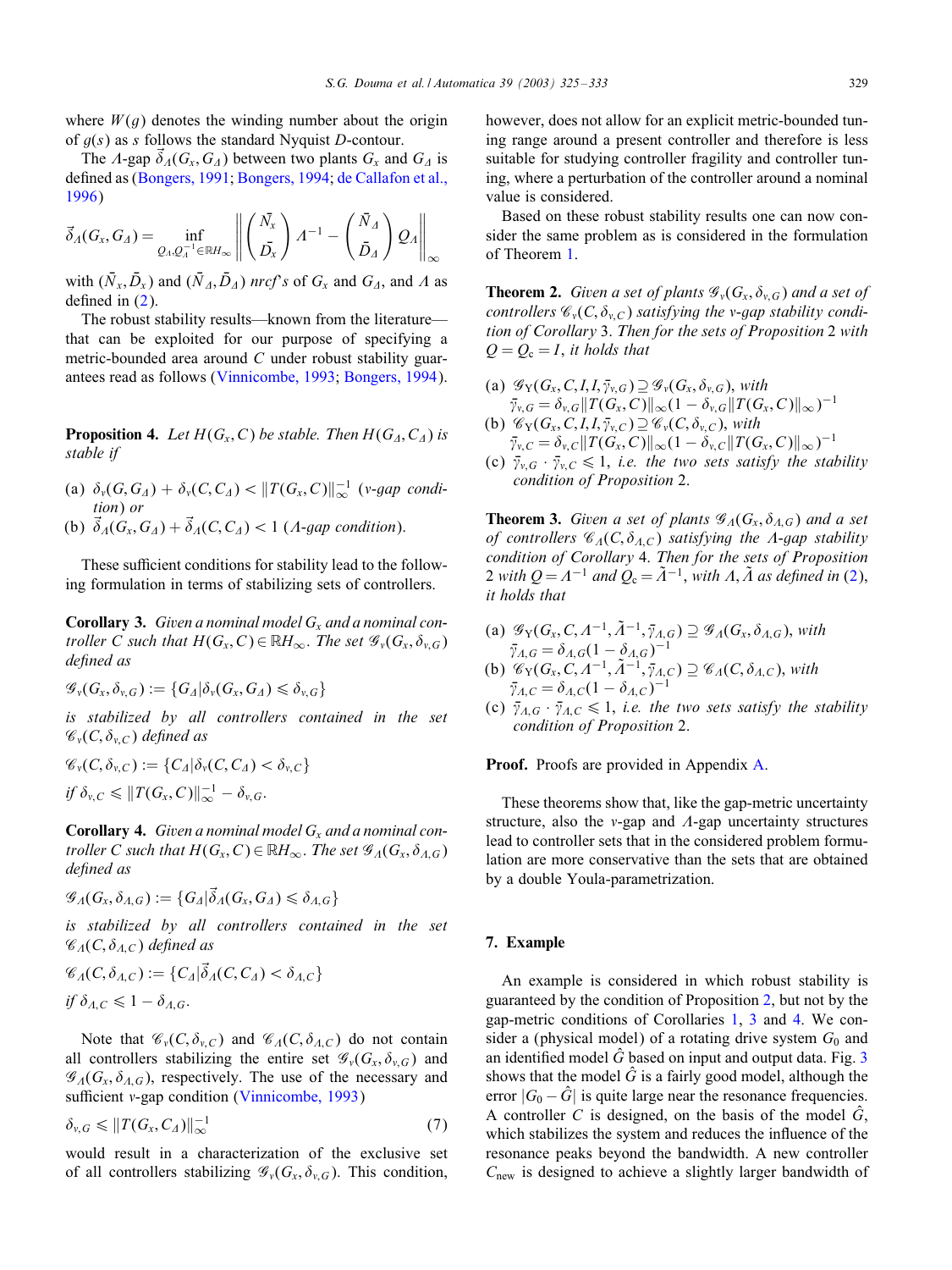<span id="page-5-0"></span>

Fig. 3. Bode diagram of the (physical model of the) rotating drive system  $G_0$  (solid), the estimate  $\hat{G}$  (dashed) and the difference  $G_0 - \hat{G}$  (dotted).

the closed loop system. The respective transfer functions are given by

$$
G_0 = \frac{182049.47}{s(s^2 + 0.377s + 130.5)(s^2 + 1.249s + 1395)},
$$
  
\n
$$
\hat{G} = \frac{0.0051602(s^2 + 70.53s + 1634)(s^2 - 45.72s + 1.608^4)}{s(s^2 + 0.2671s + 128.3)(s^2 + 2.125s + 1348)},
$$
  
\n
$$
C = \frac{1000}{(s + 10)^3}, \quad C_{\text{new}} = \frac{2000}{(s/1.2 + 10)^3}.
$$

Before implementing the new controller the various robust stability tests are considered. We have the following numbers:  $||T(\hat{G}, C)||_{\infty}^{-1} = 0.394$ ;  $\delta(G_0, \hat{G}) = 0.235$ ;  $\delta(C, C_{\text{new}}) =$ 0.417;  $\delta_{\nu}(G_0, \hat{G}) = 0.234$ ;  $\delta_{\nu}(C, C_{\text{new}}) = 0.416$ ;  $\delta_{\Lambda}(G_0, \hat{G}) =$ 0.492;  $\delta_A(C, C_{\text{new}}) = 0.976$ ;  $||A_R||_{\infty} = 0.381$ ;  $||A_C||_{\infty} = 1.455$ .

Clearly  $\delta_{(v)}(G_0, \tilde{G}) + \delta_{(v)}(C, C_{\text{new}})$  is much larger than  $||T(\hat{G}, C)||_{\infty}^{-1}$  $||T(\hat{G}, C)||_{\infty}^{-1}$  $||T(\hat{G}, C)||_{\infty}^{-1}$ . Hence from Corollaries 1 and [3](#page-4-0) it cannot be concluded that  $H(G_0, C_{\text{new}})$  is stable. Moreover, as  $\delta_{(v)}(C, C_{\text{new}}) > ||T(\hat{G}, C)||_{\infty}^{-1}$ , the gap and the v-gap condition fail even to guarantee stability of  $H(G_0, C)$ . The  $\Lambda$ -gap condition of Proposition [4](#page-4-0) does show stability of  $H(G_0, C)$ , but again stability of  $H(G_0, C_{\text{new}})$  cannot be concluded as  $\delta_A(G_0, \hat{G}) + \delta_A(C, C_{\text{new}}) > 1$ . The Youla condition of Proposition [2](#page-2-0) is satisfied and would even allow for larger perturbations as  $||\Delta_R||_{\infty}||\Delta_C||_{\infty}$  is 0.554 < 1.

A further indication of the differences between the robust stability conditions is provided by Fig. 4 which illustrates how the controller  $C$  could be retuned/perturbed while still be guaranteed by the various conditions to stabilize both models  $G_0$  and  $\hat{G}$ . Perturbations are considered of the form

$$
C_{\text{new}}(k_1, k_2) = \frac{1000k_2}{(s/k_1 + 10)^3}.
$$

The figure is obtained by computation over a fine grid of  $k_1$  and  $k_2$  and the lines depict the boundaries outside which the associated controllers do not satisfy the respective robust stability conditions. The results illustrate that the Youla



Fig. 4. Comparing the allowable range of controller perturbations of the form  $C_{\text{new}}(k_1, k_2) = 1000k_2/(s/k_1 + 10)^3$  according to the robust stability conditions of Corollaries [1,](#page-3-0) [3](#page-4-0) and [4,](#page-4-0) Proposition [2](#page-2-0) andexpression 7. The lines depict the boundaries outside which the associated controllers do not satisfy the respective robust stability conditions. The controllers C and  $C_{\text{new}}(1.2, 2)$  are indicated by '+' and ' $\times$ '.

condition yields a much larger set of stabilizing controllers then the gap-conditions. The  $v$ -gap and the gap are (practically) identical for the considered controllers. The  $\Lambda$ -gap is seen to be less conservative than the other two gaps. Finally, the necessary and sufficient  $v$ -gap [\(7\)](#page-4-0) is also evaluated. While the associated controller set necessarily embeds the gap and the sufficient  $v$ -gap sets, it is seen that it cannot be compared with the  $\Lambda$ -gap as the two sets intersect. For the parameter range depicted here the Youla condition yields a larger set than the necessary and sufficient  $v$ -gap condition. However outside this range the sets will intersect and cannot be compared.

# 8. Concluding remarks

The use of different uncertainty structures for specifying model uncertainty leads to different sets of robustly stabilizing controllers. These controller sets generally intersect, and therefore a "best" choice cannot be made. However, when restricting attention to controller sets that can be described as a metric-bounded perturbation of a nominal/present controller, the use of a double Youla parametrization for representing plant and controller uncertainty is shown to be less conservative than when using gap-metric type of uncertainties. This result can be fruitfully used for studying controller fragility and in controller (re-)tuning. An example has been provided to illustrate these results.

#### Acknowledgements

The authors would like to thank Ruud Schrama, Peter Bongers and Xavier Bombois for fruitful discussions on the topic of this paper.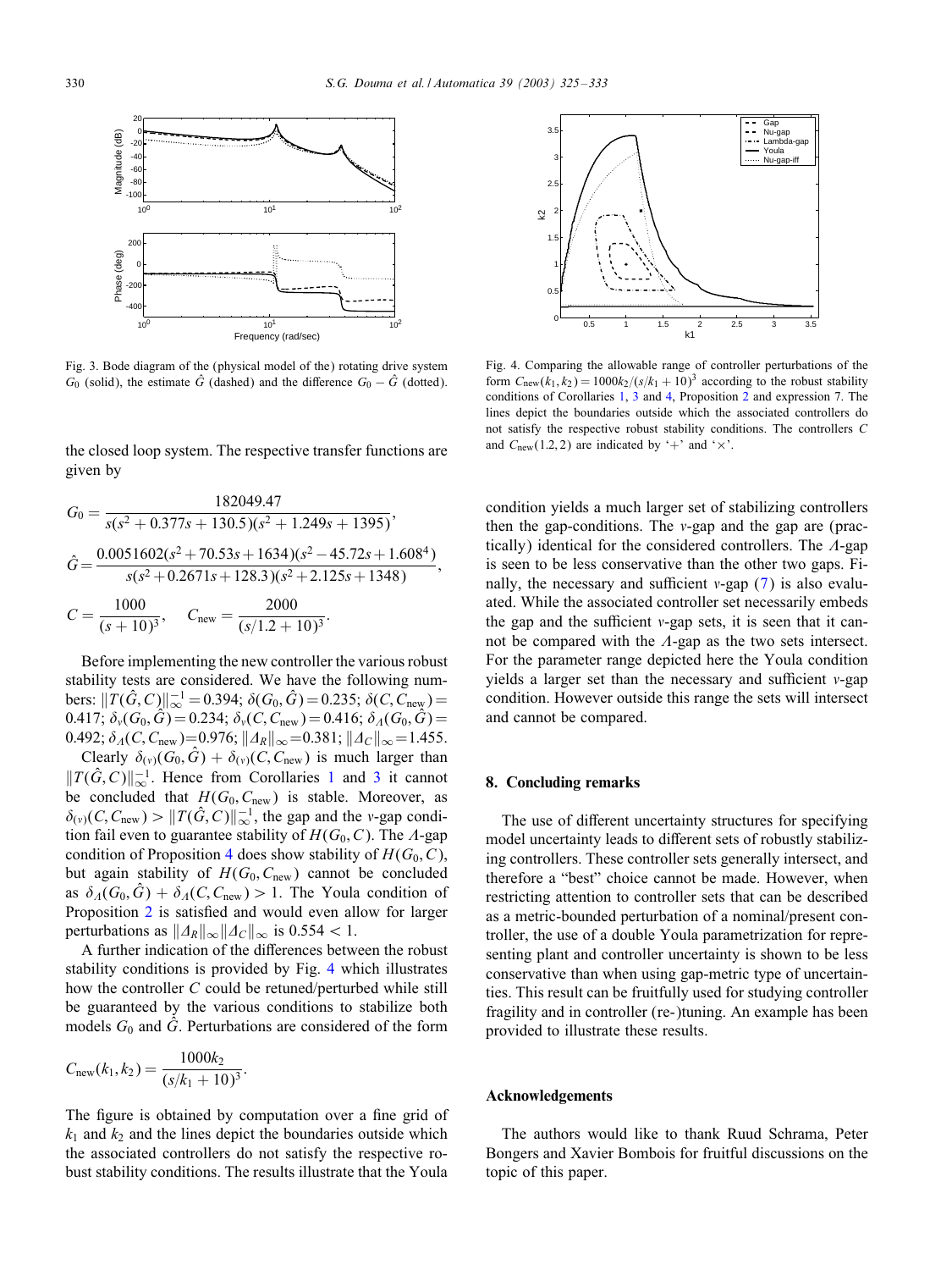#### <span id="page-6-0"></span>Appendix A. Proof of Theorems [1](#page-3-0)[–3](#page-4-0)

# *A.1. Gap metric (Theorem [1\)](#page-3-0)*

The proof of Theorem [1](#page-3-0) consists of (1) showing that there exist  $\bar{\gamma}_G$  and  $\bar{\gamma}_C$  such that the sets  $\mathscr{G}_Y(G_x, C, I, I, \bar{\gamma}_G)$ and  $\mathscr{C}_{Y}(G, C, I, I, \bar{\gamma}_{C})$ , as defined in Proposition [2,](#page-2-0) embed sets  $\mathscr{G}_{\delta}(G_x, \delta_G)$  and  $\mathscr{G}_{\delta}(C, \delta_C)$  satisfying the gap stabil-ity condition of Corollary [1,](#page-3-0) respectively, and  $(2)$  that  $\mathscr{G}_{Y}(G_{x}, C, I, I, \bar{\gamma}_{G})$  and  $\mathscr{G}_{Y}(G, C, I, I, \bar{\gamma}_{C})$  satisfy the stability condition of Proposition [2,](#page-2-0) i.e  $\bar{\gamma}_G \cdot \bar{\gamma}_C \leq 1$ .

**Lemma 1.** *Given a nominal plant*  $G_x = \overline{N}_x \overline{D}_x^{-1}$  *and controller*  $C = \overline{N}_{\rm c} \overline{D}_{\rm c}^{-1}$  *such that*  $H(G_{\rm x}, C) \in \mathbb{R}$ *H*<sub>∞</sub>. *Then every plant*  $G_A$  *stabilized by* C *and every controller*  $C_A$  *stabilized by* Gx *can be expressed in a* (*dual*) *Youla factorization* [\(Vidyasagar, 1985\)](#page-7-0), *i.e.*

$$
G_A = (\bar{N}_x + \bar{D}_c A_R)(\bar{D}_x - \bar{N}_c A_R)^{-1}
$$
 and  

$$
C_A = (\bar{N}_c + \bar{D}_x A_C)(\bar{D}_c - \bar{N}_x A_C)^{-1}
$$

*and the Youla parameters*  $\Delta_R$  *and*  $\Delta_C$  *satisfy* 

$$
||A_R||_{\infty} \le ||\tilde{A}^{-1}||_{\infty} \delta(G_x, G_A)(1 - ||A^{-1}||_{\infty} \delta(G_x, G_A))^{-1}
$$
  

$$
||A_C||_{\infty} \le ||A^{-1}||_{\infty} \delta(C, C_A)(1 - ||\tilde{A}^{-1}||_{\infty} \delta(C, C_A))^{-1}.
$$

**Proof.** Lemma 1 follows from exploiting the freedom in coprime factorizations with respect to a unimodular multiplication. Each  $G_A$  can be written in a Youla factorization and in terms of a coprime factorization related to the directed gap  $\delta(G_A, G)$  of [\(5\)](#page-2-0),

$$
\begin{bmatrix} \bar{N}_A \\ \bar{D}_A \end{bmatrix} Q_G = \begin{bmatrix} \bar{N}_x + \bar{D}_c A_R \\ \bar{D}_x - \bar{N}_c A_R \end{bmatrix} Q.
$$
 (A.1)

Here  $Q_G$  denotes the minimizing argument of  $Q_\delta$  in [\(5\)](#page-2-0).  $Q_G$  is unique (modulo unitary factors) and unimodular (i.e.  $Q_G, Q_G^{-1} \in \mathbb{R}H_\infty$ ) implying the left-hand side of (A.1) to represent a coprime factorization indeed (Sefton and Ober, [1993\)](#page-7-0). The unimodular matrix  $Q$  accomplishes the equality and is uniquely defined (modulo unitary factors) due to the normalizations of the coprime factors. From  $(A,1)$  we can write:

$$
\begin{bmatrix} -\bar{D}_{c} \\ \bar{N}_{c} \end{bmatrix} A_{R} = \begin{bmatrix} \bar{N}_{x} \\ \bar{D}_{x} \end{bmatrix} - \begin{bmatrix} \bar{N}_{x} \\ \bar{D}_{x} \end{bmatrix} Q^{-1} + \left\{ \begin{bmatrix} \bar{N}_{x} \\ \bar{D}_{x} \end{bmatrix} - \begin{bmatrix} \bar{N}_{A} \\ \bar{D}_{A} \end{bmatrix} Q_{G} \right\} Q^{-1}.
$$
 (A.2)

This expression is simplified by multiplication from the left with  $\tilde{A}^{-1}[-\bar{\tilde{D}}_x \bar{\tilde{N}}_x]$ , using the fact that  $\bar{\tilde{D}}_x \bar{N}_x = \bar{\tilde{N}}_x \bar{D}_x$ , leading to

$$
\Delta_R = \tilde{A}^{-1} \left[ -\tilde{D}_x \quad \tilde{\bar{N}}_x \right] \times \left\{ \left[ \begin{array}{c} \bar{N}_x \\ \bar{D}_x \end{array} \right] - \left[ \begin{array}{c} \bar{N}_A \\ \bar{D}_A \end{array} \right] Q_G \right\} Q^{-1}, \tag{A.3}
$$

where  $\overline{A}$  is as defined in [\(2\)](#page-1-0).

Multiplication of (A.2) from the left with  $A^{-1}[\bar{\tilde{N}}_c \; \tilde{\tilde{D}}_c]$ yields

$$
Q = I - A^{-1} \begin{bmatrix} \bar{N}_c & \bar{D}_c \end{bmatrix} \left\{ \begin{bmatrix} \bar{N}_x \\ \bar{D}_x \end{bmatrix} - \begin{bmatrix} \bar{N}_A \\ \bar{D}_A \end{bmatrix} Q_G \right\}.
$$
 (A.4)

Applying the singular value relation [\(Horn & Johnson,](#page-7-0) [1991\)](#page-7-0)  $\sigma(A - B) \ge \sigma(A) - \bar{\sigma}(B)$  to (A.4) and using the fact that  $\bar{\sigma}(Q^{-1}(\omega)) = 1/\underline{\sigma}(Q(\omega))$  for all  $\omega$  and that  $[\bar{\tilde{N}}_c \ \bar{\tilde{D}}_c]$  is co-inner, results in

$$
\bar{\sigma}(Q^{-1}(\omega)) \le (1 - \|A^{-1}\|_{\infty} \vec{\delta}(G, G_A))^{-1} \quad \forall \omega
$$
  
 
$$
\|Q^{-1}\|_{\infty} \le (1 - \|A^{-1}\|_{\infty} \vec{\delta}(G, G_A))^{-1}.
$$
 (A.5)

The bounds of Lemma 1 then follow easily from  $(A.3)$  and (A.5) upon noting that  $[-\bar{\tilde{D}}_x \ \bar{\tilde{N}}_x]$  is co-inner. The appearance of the gap itself in Lemma 1 follows from a similar derivation for the other directed gap  $\overline{\delta}(G, G_4)$  and the fact that the gap is the maximum of both. A similar derivation can be followed for the bound on  $||A_C||_{\infty}$ .  $\square$ 

By the fact that the sets  $\mathscr{G}_{\delta}(G_x, \delta_G)$  and  $\mathscr{G}_{\delta}(C, \delta_C)$  satisfy  $\delta_G + \delta_C \leqslant ||T(G_x, C)||_{\infty}^{-1}$ , the following holds:

- i. Lemma 1 applies, as all  $G_A \in \mathscr{G}_{\delta}(G_x, \delta_G)$  are stabilized by C and all  $C_4 \in \mathcal{C}_{\delta}(C, \delta_C)$  are stabilized by  $G_x$ .
- ii. With the fact that  $||T(G_x, C)||_{\infty} = ||\tilde{A}^{-1}||_{\infty} =$  $||A^{-1}||_{\infty}$  [\(Schrama et al., 1992\)](#page-7-0), Lemma 1 shows that every plant  $G_A \in \mathscr{G}_{\delta}(G_x, \delta_G)$  has an associated Youla parameter with infinity norm bounded by  $\bar{\gamma}_G = \delta_G ||T(G_x, C)||_{\infty} (1 - \delta_G ||T(G_x, C)||_{\infty})^{-1}$ and every controller  $C_1 \in \mathcal{C}_{\delta}(C, \delta_C)$  has an associated Youla parameter with infinity norm bounded by  $\bar{\gamma}_C = \delta_C ||T(G_x, C)||_{\infty} (1 - \delta_C ||T(G_x, C)||_{\infty})^{-1}.$
- iii. The values  $\bar{\gamma}_G$  and  $\bar{\gamma}_C$  satisfy  $\bar{\gamma}_C \leq (1-\delta_G ||T(G_x, C)||_{\infty})$  $(\delta_G || T(G_x, C) ||_{\infty})^{-1} = \overline{\gamma}_G^{-1}.$

From this Theorem [1](#page-3-0) is readily seen to hold.

#### *A.2. -gap metric (Theorem [2\)](#page-4-0)*

For the  $v$ -gap metric only a few specific steps will be highlighted as the line of proof is to a large extent similar to the proof of Theorem [1.](#page-3-0) From

$$
\begin{bmatrix} \bar{N}_A \\ \bar{D}_A \end{bmatrix} Q^{-1} = \begin{bmatrix} \bar{N}_x + \bar{D}_c A_R \\ \bar{D}_x - \bar{N}_c A_R \end{bmatrix},
$$
(A.6)

with  $Q$  achieving the normalization, we have upon premultiplication with  $[-\bar{\tilde{D}}_x \; \bar{\tilde{N}}_x]$ ,

$$
\begin{bmatrix} -\tilde{D}_x \\ \tilde{N}_x \end{bmatrix}^{\mathrm{T}} \begin{bmatrix} \tilde{N}_A \\ \tilde{D}_A \end{bmatrix} Q^{-1} = \begin{bmatrix} -\tilde{D}_x \\ \tilde{N}_x \end{bmatrix}^{\mathrm{T}} \begin{bmatrix} \tilde{N}_x + \tilde{D}_c A_R \\ \tilde{D}_x - \tilde{N}_c A_R \end{bmatrix}
$$

$$
= (\tilde{N}_x \tilde{D}_x - \tilde{D}_x \tilde{N}_x) - (\tilde{D}_x \tilde{D}_c + \tilde{N}_x \tilde{N}_c) A_R.
$$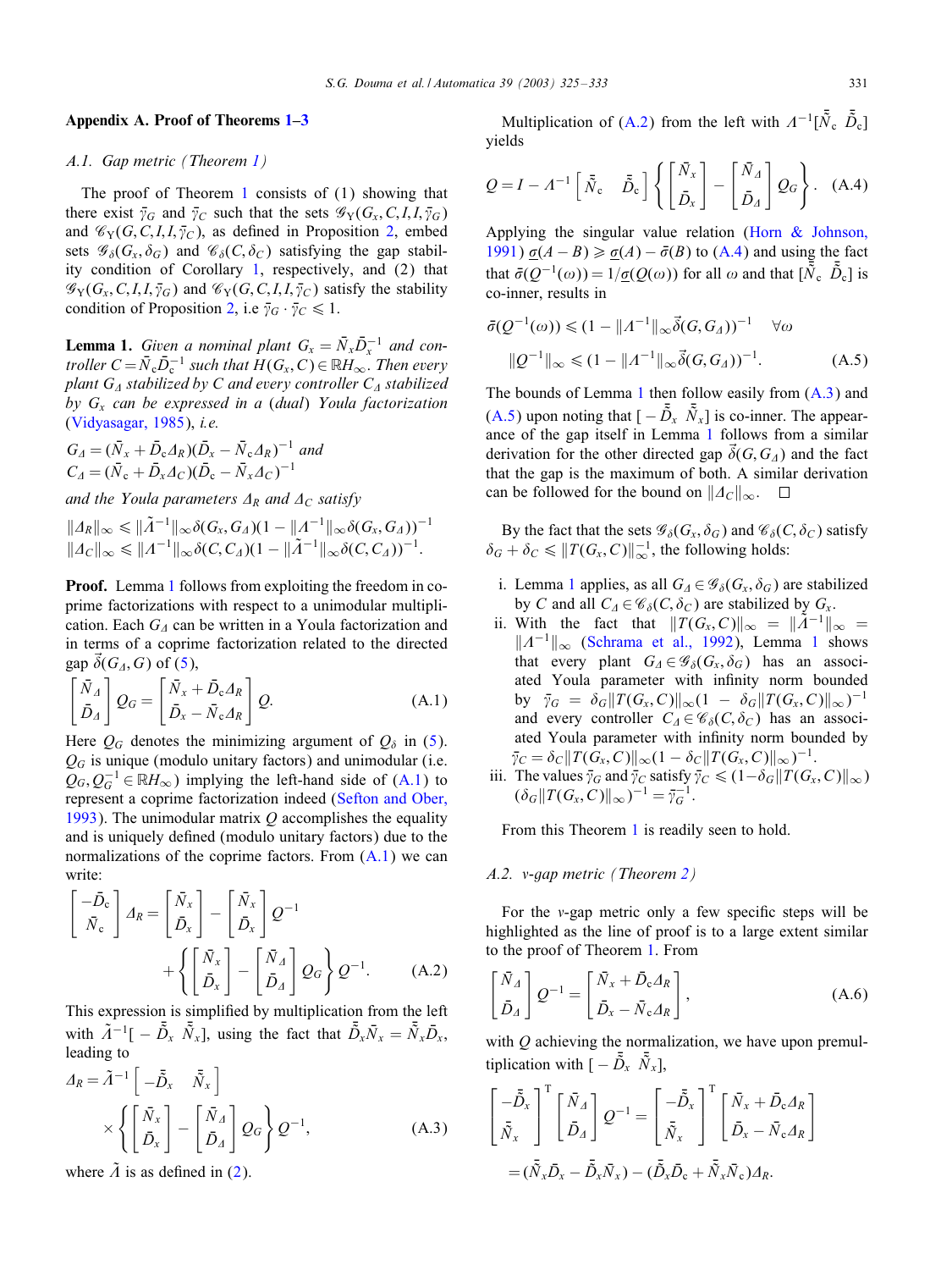<span id="page-7-0"></span>Therefore, by the definition of the  $v$ -gap  $(6)$  and the fact that  $\bar{\tilde{N}}_x \bar{D}_x - \bar{\tilde{D}}_x \bar{N}_x = 0$ , it holds that

$$
||A_R||_{\infty} \leq ||\tilde{A}^{-1}||_{\infty} \delta_{\nu}(G_A, G_{X}) ||Q^{-1}||_{\infty}.
$$
 (A.7)

From [\(A.6\)](#page-6-0) and the fact that  $[\bar{N}_A \ \bar{D}_A]^T$  is inner it follows that

$$
||Q^{-1}||_{\infty} \leq ||\left[\begin{matrix} \bar{N}_x \\ \bar{D}_x \end{matrix}\right]||_{\infty} + ||\left[\begin{matrix} \bar{D}_c \\ -\bar{N}_c \end{matrix}\right]||_{\infty} ||A_R||_{\infty}
$$
  

$$
\leq 1 + ||\tilde{A}^{-1}||_{\infty} \delta_v(G_A, G_x) ||Q^{-1}||_{\infty},
$$

using expression (A.7) in the last step. For all  $G_4 \in$  $\mathscr{G}_{\nu}(G_{x}, \delta_{\nu,G})$  satisfying the Vinnicombe condition  $\delta_{\nu,G}$  +  $\delta_{v,C} \leq \Vert T(G_x, C) \Vert_{\infty}$  of Corollary [3,](#page-4-0) it holds that  $1 - ||\tilde{A}^{-1}||_{\infty} \delta_{\nu}(P_A, P) > 0$ , and we have

$$
||Q^{-1}||_{\infty} \leq (1 - ||\tilde{A}^{-1}||_{\infty} \delta_{\nu}(G_A, G_x))^{-1}.
$$
 (A.8)

Expressions  $(A.7)$  and  $(A.8)$  lead to norm bounds of the Youla parameter as in Lemma [1.](#page-6-0) The remainder of the proof is identical to the one of the previous section.

#### *A.3. -gap metric (Theorem [3\)](#page-4-0)*

The proof of Theorem [3](#page-4-0) is only a minor adaption to the proof of Theorem [1,](#page-3-0) after replacing expression [\(A.2\)](#page-6-0) by

$$
\begin{bmatrix} -\bar{D}_{c} \\ \bar{N}_{c} \end{bmatrix} A_R A^{-1} = \begin{bmatrix} \bar{N}_x \\ \bar{D}_x \end{bmatrix} A^{-1} - \begin{bmatrix} \bar{N}_x \\ \bar{D}_x \end{bmatrix} A^{-1} Q^{-1} A^{-1}
$$

$$
+ \left\{ \begin{bmatrix} \bar{N}_x \\ \bar{D}_x \end{bmatrix} A^{-1} - \begin{bmatrix} \bar{N}_A \\ \bar{D}_A \end{bmatrix} Q_G \right\} Q^{-1} A^{-1}
$$

Following the proof of Lemma [1](#page-6-0) the bounds on the weighted infinity norm  $\|\tilde{A}A_RA^{-1}\|_{\infty}$  of the Youla parameter and on the norm  $||Q^{-1}A^{-1}||_{\infty}$  can be formulated.

#### References

- Bombois, X., Gevers, M., & Scorletti, G. (2000). A measure of robust stability for an identified set of parametrized transfer functions. IEEE *Transactions on Automatic Control*, *45*, 2141–2145.
- Bongers, P.M.M. (1991). On a new robust stability margin. *Recent Advances in Mathematical Theory of Systems*, *Control*, *Networks and Signal Processing*, *Proceedings of the International Symposium MTNS*-91 (pp. 377–382).
- Bongers, P.M.M. (1994). *Modeling and identification of flexible wind turbines and a factorizational approach to robust control*. Ph.D. thesis, Delft Univ. of Techn., Mech. Eng. Systems and Control Group.
- de Callafon, R. A., Van den Hof, P. M. J., & Bongers, P. M. M. (1996). A unified approach to stability robustness for uncertainty descriptions based on fractional model representations. *IEEE Transactions on Automatic Control*, *AC-41*, 723–727.
- de Callafon, R. A., & Van den Hof, P. M. J. (1997). Suboptimal feedback control by a scheme of iterative identification and control design. *Mathematical Modelling of Systems*, *3*, 77–101.
- De Vries, D. K., & Van den Hof, P. M. J. (1995). Quantification of uncertainty in transfer function estimation: A mixed probabilistic-worst-case approach. *Automatica*, *31*, 543–557.
- Georgiou, T. T., & Smith, M. C. (1990). Optimal robustness in the gap metric. *IEEE Transactions on Automatic Control*, *AC-35*, 673–686.
- Hakvoort, R. G., & Van den Hof, P. M. J. (1997). Identification of probabilistic system uncertainty regions by explicit evaluation of bias and variance errors. *IEEE Transactions on Automatic Control*, *AC-42*, 1516–1528.
- Hjalmarsson, H., Gunnarsson, S., & Gevers, M. (1994). A convergent iterative restricted complexity control design scheme. *Proceedings of the 33rd Conference Decision and Control*, Lake Buena Vista, FL  $(pn. 1735 - 1740)$
- Horn, R. A., & Johnson, C. R. (1991). *Topics in matrix analysis*. England: Cambridge University Press.
- Kammer, L. C., Bitmead, R. R., & Bartlett, P. L. (2000). Direct iterative tuning via spectral analysis. *Automatica*, *36*, 1301–1307.
- Ninness, B. M., & Goodwin, G. C. (1995). Estimation of model quality. *Automatica*, *31*, 1771–1797.
- Qui, L., & Davison, E. J. (1992). Feedback stability under simultaneous gap metric uncertainties in plant andcontroller. *Systems and Control Letters*, *18*, 9–22.
- Schrama, R.J.P., Bongers, P.M.M., & Bosgra, O.H. (1992). Robust stability under simultaneous perturbations of linear plant and controller. *Proceedings of the 31st IEEE Conference Decision and Control*, Tucson, AZ (pp. 2137–2139).
- Sefton, J. A., & Ober, R. J. (1993). On the gap metric and coprime factor perturbations. *Automatica*, *29*, 723–734.
- Tay, T. T., Moore, J. B., & Horowitz, R. (1989). Indirect adaptive techniques for fixed controller performance enhancement. *International Journal of Control*, *50*, 1941–1959.
- Van den Hof, P. M. J. (1998). Closed-loop issues in system identification. *Annual Reviews in Control*, *22*, 173–186.
- Vidyasagar, M. (1985). *Control systems synthesis: A factorization approach*. Cambridge, USA: MIT Press.
- Vinnicombe, G. (1993). Frequency domain uncertainty and the graph topology. *IEEE Transactions on Automatic Control*, *AC-38*, 1371–1383.



:



Sippe G. Douma was born in Naaldwijk, The Netherlands, in 1974. He obtained the M.Sc. degree from the Department of Mechanical Engineering, Delft University of Technology, The Netherlands, 1999. He is currently working for his Ph.D. degree at the Department of Applied Physics, Delft University of Technology. His main research interests are in issues of identification for control.

Paul Van den Hof was born in 1957 in Maastricht, The Netherlands. He received the M.Sc. and Ph.D. degrees both from the Department of Electrical Engineering, Eindhoven University of Technology, The Netherlands in 1982 and 1989, respectively. From 1986 to 1999 he was an assistant and associate professor in the Mechanical Engineering Systems and Control Group of Delft University of Technology, The Netherlands. Since 1999 he is a full professor in the Signals, Systems and Control Group of the